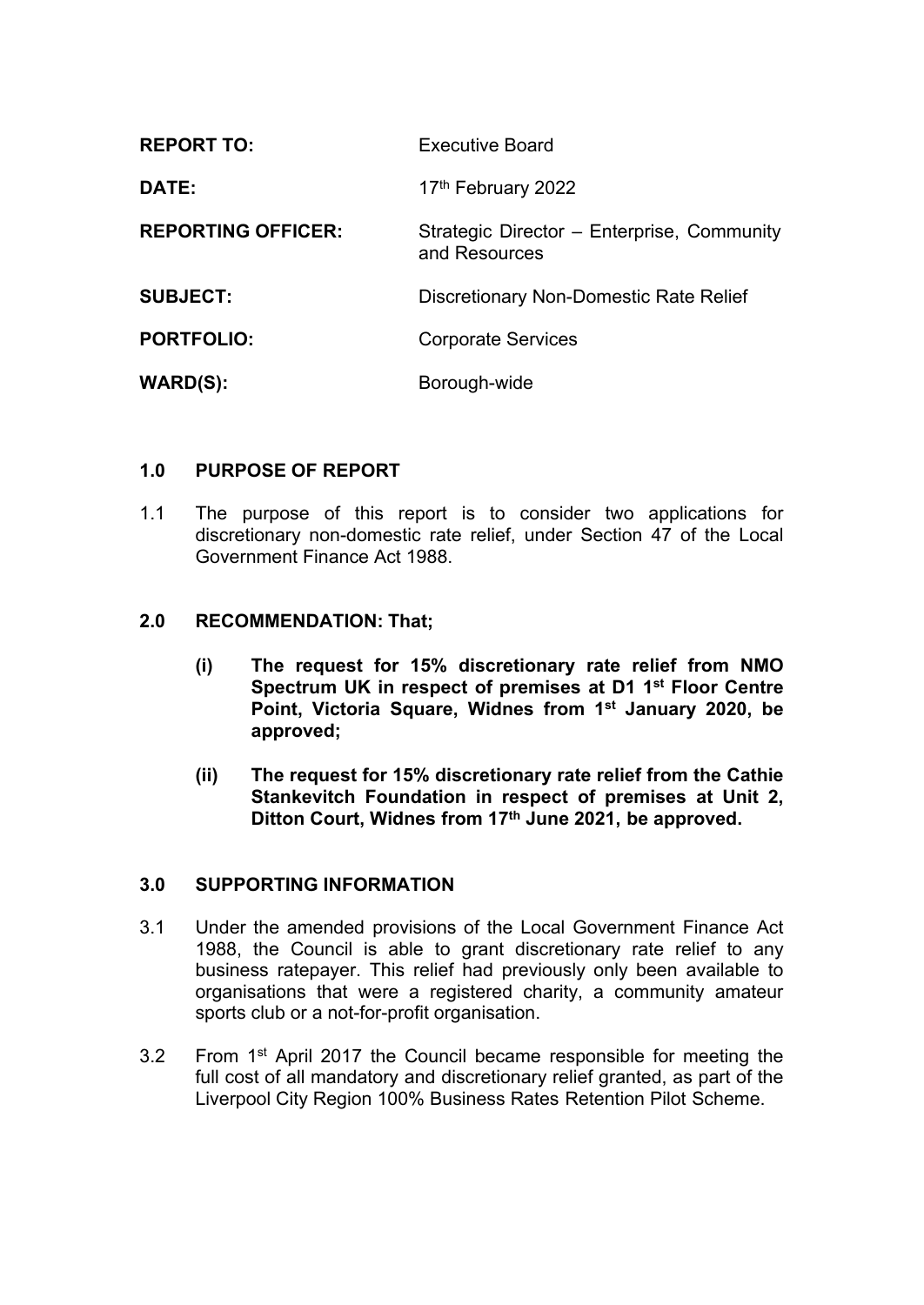3.3 Applications for discretionary rate relief have been received from two registered charities as outlined below. Currently, where discretionary rate relief has been granted to registered charities, it has been provided until 31st March 2025 in order to provide the organisations with some degree of certainty.

## **NMO Spectrum UK D1, 1 st Floor Centre Point, Victoria Square, Widnes, WA8 8WL**

- 3.4 NMO Spectrum UK provides funding to the NHS for research into autoimmune illnesses supporting suffers through their patient advocacy groups. They provide grant procedures for medical equipment, help to fund the NHS National Conference and they are a partner and advocate for N.I.C.E (The National Institute for Health and Care Excellence).
- 3.5 Their premises at D1, 1<sup>st</sup> Floor Centre Point, Victoria Square, Widnes is used to co-ordinate the charity's activities and to organise local and national events to raise funds and awareness. They also run a care line for people suffering with autoimmune illnesses.
- 3.6 As a registered charity the organisation automatically receives 80% mandatory rate relief. The organisation has requested 15% discretionary business rate relief for its premises.
- 3.7 The total annual cost of relief to the Council would be as follows;

| Actual cost of 80% mandatory relief     | £788.48 |
|-----------------------------------------|---------|
| Actual cost of 15% discretionary relief | £147.84 |
| Total                                   | £936.32 |

#### **Cathie Stankevitch Foundation Unit 2 Ditton Court, Widnes, WA8 8WL**

- 3.8 The Cathie Stankevitch Foundation delivers community projects and initiatives. The objectives of the organisation are to promote social inclusion for the public benefit, by preventing people from becoming socially excluded, relieving the needs of those people who are already socially excluded and assisting them to integrate back into society.
- 3.9 The property in Ditton Court is being used as a storage of furniture and household goods. The goods will be used to supply to those in need or will be stocked within their charity shop in Albert Square, Widnes.
- 3.10 As a registered charity the organisation automatically receives 80% mandatory rate relief. This application is to request 15% discretionary rate relief. The organisation currently also receives discretionary rate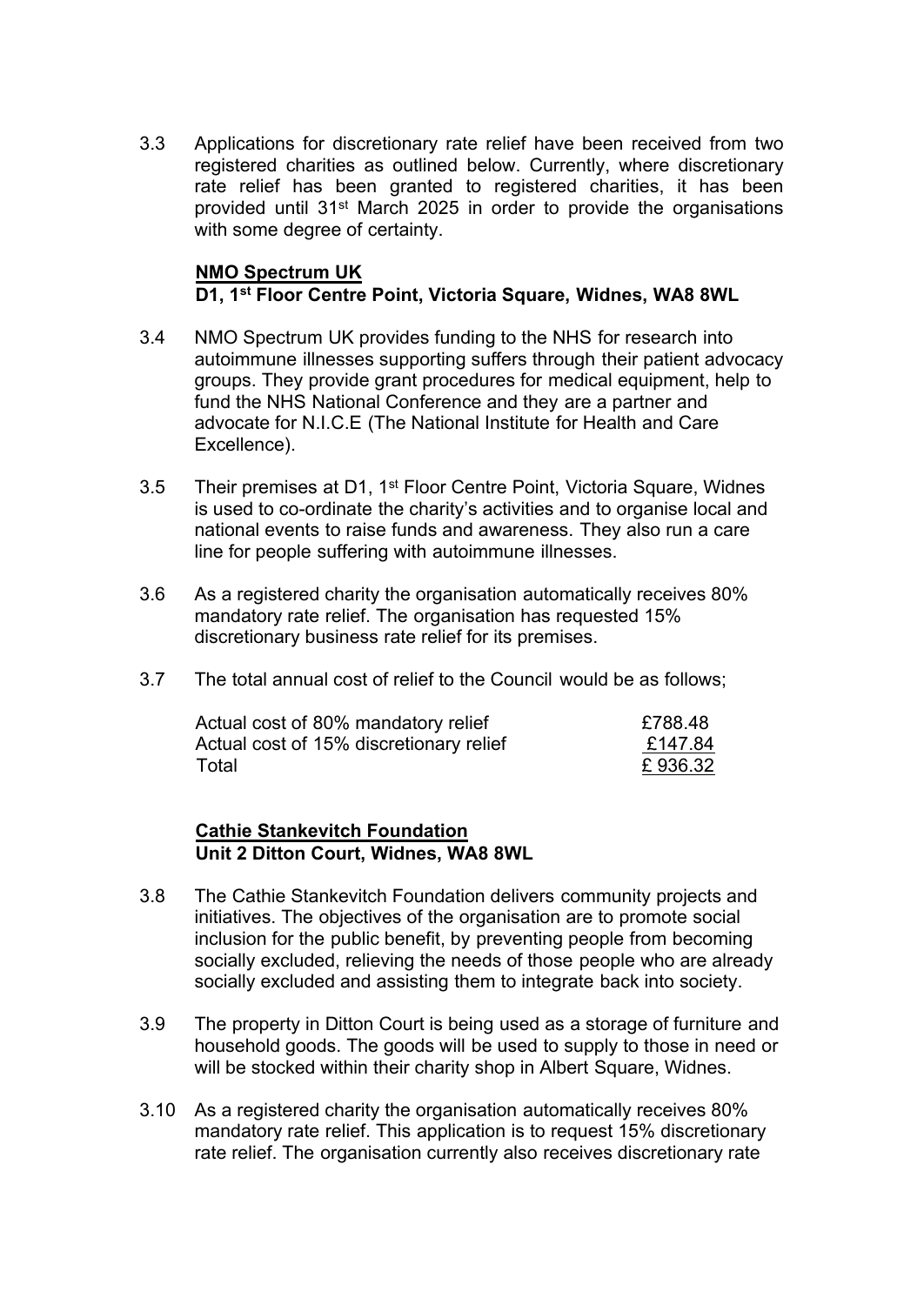relief in respect of the two charity shops they occupy in Albert Square, Widnes.

3.11 The total annual cost of relief to the Council would be as follows;

| Annual cost of 80% mandatory relief     | £ 5,398.13 |
|-----------------------------------------|------------|
| Annual cost of 15% discretionary relief | £1,012.15  |
| Total                                   | £ 6,410.28 |

#### **4.0 POLICY IMPLICATIONS**

4.1 The Board is required by the regulations to consider each application on its own merit. Any recommendations provided are given for guidance only, are consistent with Council policy and, wherever possible, previous decisions.

#### **5.0 FINANCIAL IMPLICATIONS**

5.1 The Appendix presents the potential annual costs to the Council of granting rate relief, along with the cost in the current financial year.

#### **6.0 IMPLICATIONS FOR THE COUNCIL'S PRIORITIES**

- 6.1 **Children and Young People in Halton** None.
- 6.2 **Employment, Learning and Skills in Halton**  None
- 6.3 **A Healthy Halton** None
- 6.4 **A Safer Halton** None
- 6.5 **Halton's Urban Renewal** None.
- **7.0 RISK ANALYSIS**
- 7.1 There are no key risks associated with the proposed action.

#### **8.0 EQUALITY AND DIVERSITY ISSUES**

8.1 The organisations both offer their services to all sections of the community, without any prejudice.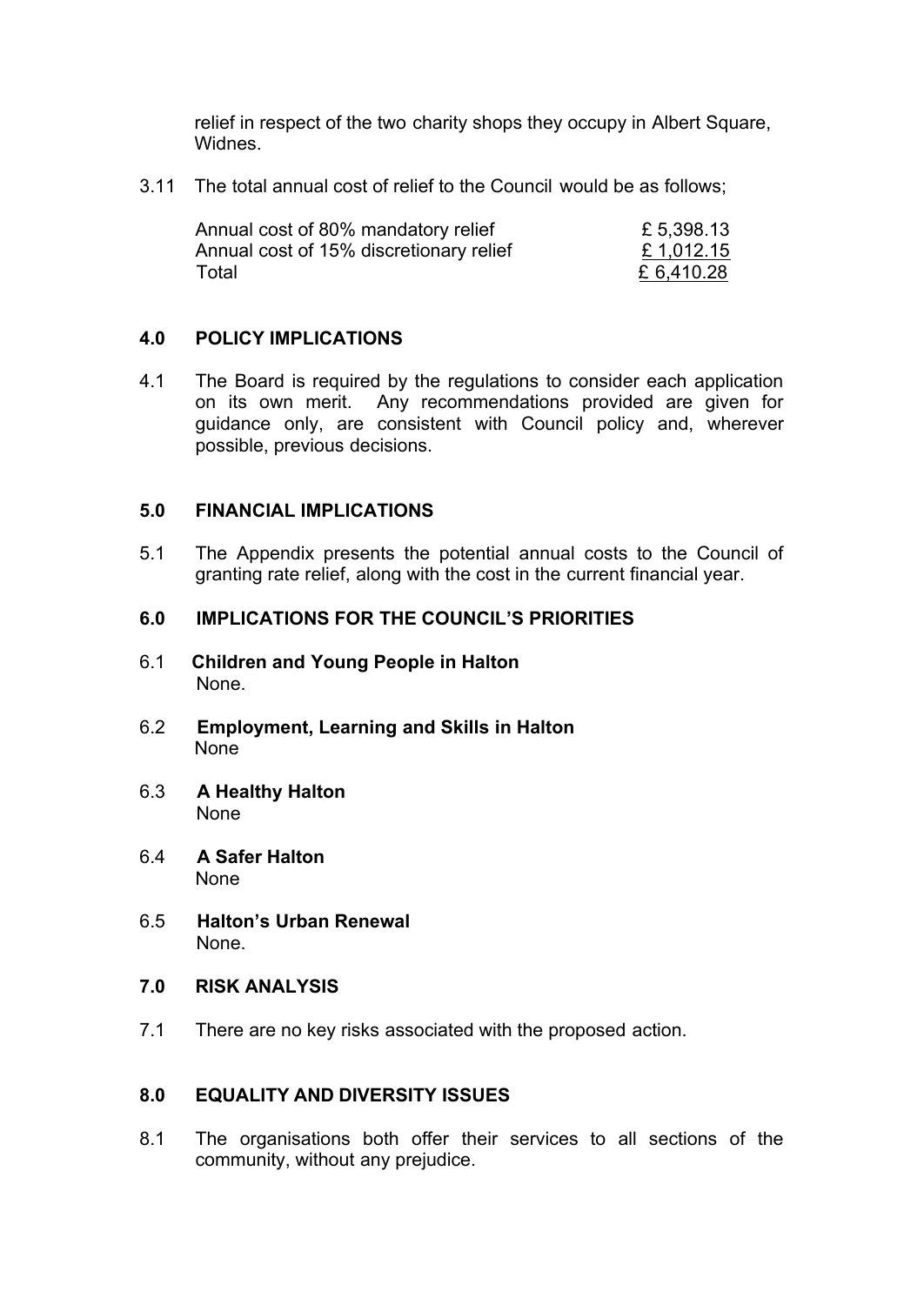# **9.0 LIST OF BACKGROUND PAPERS UNDER SECTION 100D OF THE LOCAL GOVERNMENT ACT 1972**

| 9.1 | <b>Document</b>   | <b>Place of Inspection</b>                     | <b>Contact Officer</b>                                    |  |  |
|-----|-------------------|------------------------------------------------|-----------------------------------------------------------|--|--|
|     | Application forms | Halton Stadium,<br>Lower House Lane,<br>Widnes | Louise Bate<br>Revenues Manager-<br><b>Business Rates</b> |  |  |